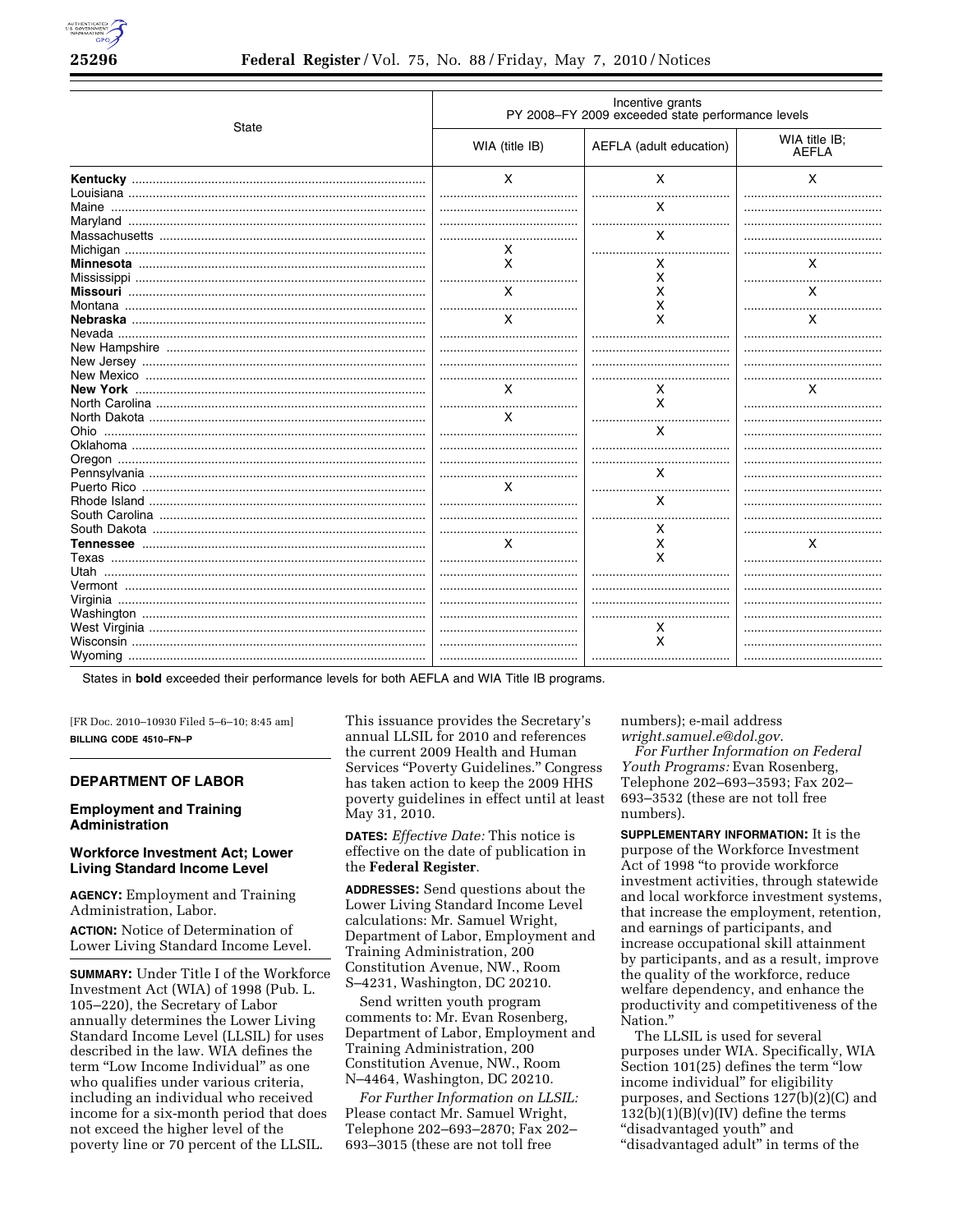poverty line or LLSIL for state formula allotments. The Governor and state/ local workforce investment boards (WIBs) use the LLSIL for determining eligibility for youth, eligibility for employed adult workers for certain services and for the Work Opportunity Tax Credit (WOTC). We encourage the Governors and state/local WIBs to consult WIA regulations and the preamble to the WIA Final Rule (published at 65 FR 49294 August 11, 2000) for more specific guidance in applying the LLSIL to program requirements. The Department of Health and Human Services (HHS) published the most current poverty-level guidelines in the **Federal Register** at 74 FR 4199–4201 on Jan. 23, 2009. The HHS 2009 Poverty guidelines may also be found on the Internet at: *http:// aspe.hhs.gov/poverty/09fedreg.pdf*. ETA plans to have the 2010 LLSIL available on its Web site at [*http:// www.doleta.gov/llsil/2010/*].

WIA Section 101(24) defines the LLSIL as ''that income level (adjusted for regional, metropolitan, urban and rural differences and family size) determined annually by the Secretary [of Labor] based on the most recent lower living family budget issued by the Secretary.'' The most recent lower living family budget was issued by the Secretary in the fall of 1981. The four-person urban family budget estimates, previously published by the Bureau of Labor Statistics (BLS), provided the basis for the Secretary to determine the LLSIL. BLS terminated the four-person family budget series in 1982, after publication of the fall 1981 estimates. Currently, BLS provides data to ETA through which ETA develops the LLSIL tables, as provided in the Appendices.

ETA published the 2009 updates to the LLSIL in the **Federal Register** of March 26, 2009, at 74 FR 13262. This notice again updates the LLSIL to reflect cost of living increases for 2009, by applying the percentage change in the most recent 2009 Consumer Price Index for All Urban Consumers (CPI–U) for an area, compared with the 2008 CPI–U to each of the March 26, 2009 LLSIL figures. Those updated figures for a family-of-four are listed in Appendix A, Table 1, by region for both metropolitan and non-metropolitan areas. Figures in all of the accompanying tables, in the Appendices, are rounded up to the nearest dollar. Since low income individuals, ''disadvantaged adult'' and ''disadvantaged youth'' may be determined by family income at 70 percent of the LLSIL, pursuant to WIA Sections 101(25), 127(b)(2)(C), and  $132(b)(1)(B)(v)(IV)$ , respectively, those figures are listed as well.

*Jurisdictions included in the various regions, based generally on Census Divisions of the U.S. Department of Commerce, are as follows:* 

#### **Northeast**

Connecticut Maine Massachusetts New Hampshire New Jersey New York Pennsylvania Rhode Island Vermont Virgin Islands

# **Midwest**

Illinois Indiana Iowa Kansas Michigan Minnesota Missouri Nebraska North Dakota Ohio South Dakota Wisconsin

### **South**

Alabama American Samoa Arkansas Delaware District of Columbia Florida Georgia Northern Marianas Oklahoma Palau Puerto Rico South Carolina Kentucky Louisiana Marshall Islands Maryland Micronesia Mississippi North Carolina Tennessee Texas Virginia West Virginia

### **West**

Arizona California Colorado Idaho Montana Nevada New Mexico Oregon Utah Washington Wyoming

Additionally, separate figures have been provided for Alaska, Hawaii, and Guam as indicated in Appendix B, Table 2.

For Alaska, Hawaii, and Guam, the year 2009 figures were updated from the April, 2009 ''State Index'' based on the ratio of the urban change in the state (using Anchorage for Alaska and Honolulu for Hawaii and Guam) compared to the West regional metropolitan change, and then applying that index to the West regional metropolitan change.

Data on 23 selected MSAs are also available. These are based on semiannual CPI–U changes for a 12 month period ending in June 2009. The updated LLSIL figures for these MSAs and 70 percent of the LLSIL are reported in Appendix C, Table 3.

Appendix D, Table 4 lists each of the various figures at 70 percent of the updated 2009 LLSIL for family sizes of one to six persons. Because tables 1–3 only list the LLSIL for a family of four, table 4 can be used to determine the LLSIL for families of one to six persons. For families larger than six persons, an amount equal to the difference between the six-person and the five-person family income levels should be added to the six-person family income level for each additional person in the family. Where the poverty level for a particular family size is greater than the corresponding LLSIL figure, the figure is indicated in parentheses. A modified Excel version of Appendix D, Table 4, with the area names, will be available on the Department of Labor, Employment and Training Administration LLSIL Webpage at [*http://www.doleta.gov/llsil/2010/*]. Appendix E, Table 5, indicates 100 percent of LLSIL for family sizes of one to six and is used to determine selfsufficiency as noted at 20 CFR 663.230 of the WIA regulations and WIA Section  $134(d)(3)(A)(ii)$ .

### **Use of These Data**

Governors should designate the appropriate LLSILs for use within the state from Appendices A, B, and C, containing Tables 1 through 3. Appendices D and E, which contain Tables 4 and 5, which adjusts a family of four figure for larger and smaller families, may be used with any LLSIL designated. The Governor's designation may be provided by disseminating information on MSAs and metropolitan and non-metropolitan areas within the state or it may involve further calculations. For example, the State of New Jersey may have four or more LLSIL figures for Northeast metropolitan, Northeast nonmetropolitan, portions of the State in the New York City MSA, and those in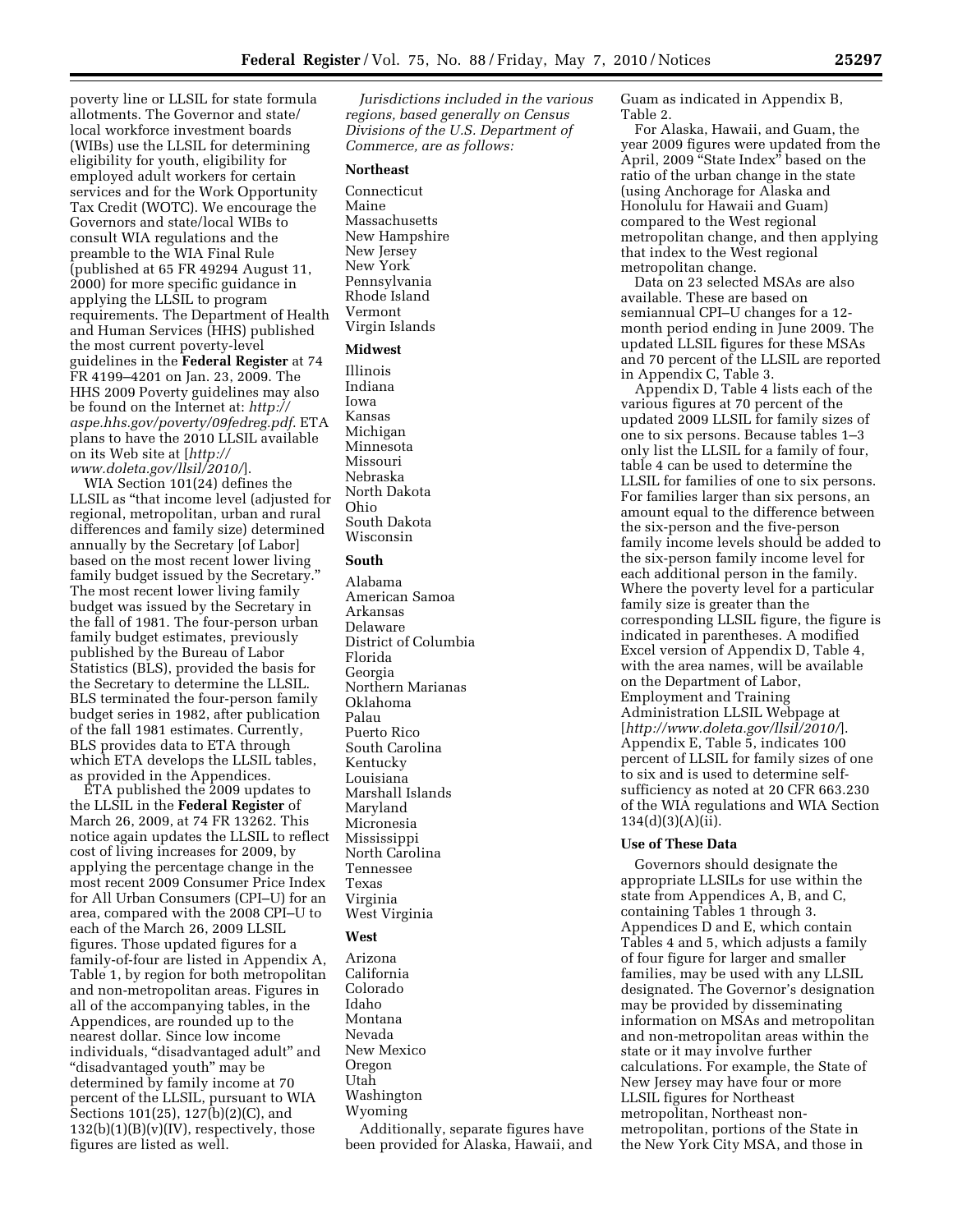the Philadelphia MSA. If a workforce investment area includes areas that would be covered by more than one figure, the Governor may determine which is to be used.

Under 20 CFR 661.110, a state's policies and measures for the workforce investment system shall be accepted by the Secretary to the extent that they are consistent with the WIA and the WIA regulations.

### **Disclaimer on Statistical Uses**

It should be noted, the publication of these figures is only for the purpose of meeting the requirements specified by WIA as defined in the law and regulations. BLS has not revised the lower living family budget since 1981, and has no plans to do so. The fourperson urban family budget estimates series has been terminated. The CPI–U adjustments used to update the LLSIL for this publication are not precisely comparable, most notably because certain tax items were included in the 1981 LLSIL, but are not in the CPI–U. Thus, these figures should not be used for any statistical purposes, and are valid only for those purposes under WIA as defined in the law and regulations.

# **Lower Living Standard Income Level for 2010**

Under Title I of the Workforce Investment Act of 1998 (Pub. L. 105– 220), the Secretary of Labor annually determines the Lower Living Standard Income Level (LLSIL). This Notice

announces the LLSIL Tables for 2010. WIA requires the Department of Labor to update and publish the LLSIL tables annually. The LLSIL tables are used for several purposes under WIA, including determining eligibility for youth and for the Work Opportunity Tax Credit.

Signed at Washington, DC, this 30th day of April 2010.

# **Jane Oates,**

*Assistant Secretary, Employment and Training Administration.* 

### **Attachments**

### **Appendix A**

TABLE 1—LOWER LIVING STANDARD INCOME LEVEL (FOR A FAMILY OF FOUR PERSONS) BY REGION 1

| Region <sup>2</sup>    | 2010<br>adjusted<br>LLSIL | 70 percent<br>LLSIL |  |
|------------------------|---------------------------|---------------------|--|
| Northeast:             |                           |                     |  |
| Metro                  | \$38.759                  | \$27.131            |  |
| Non-Metro <sup>3</sup> | 37,060                    | 25,942              |  |
| Midwest:               |                           |                     |  |
| Metro                  | 34,161                    | 23.913              |  |
| Non-Metro              | 33,026                    | 23,118              |  |
| South:                 |                           |                     |  |
| Metro                  | 33,043                    | 23,130              |  |
| Non-Metro              | 32.318                    | 22.623              |  |
| West:                  |                           |                     |  |
| Metro $\ldots$         | 37,471                    | 26,230              |  |
| Non-Metro <sup>4</sup> | 35.758                    | 25.031              |  |

2 Metropolitan area measures were calculated from the weighted average CPI–Us for city size classes A and B/C. Non-metropolitan area measures were calculated from the CPI-<br>Us for city size class D.

<sup>3</sup> Non-metropolitan area percent changes for the Northeast region are no longer available. The Non-metropolitan percent change was calculated using the U.S. average CPI–U for city size class D. 4 Non-metropolitan area percent changes for

the West region are unpublished data.

# **Appendix B**

TABLE 2—LOWER LIVING STANDARD INCOME LEVEL (FOR A FAMILY OF FOUR PERSONS)—ALASKA, HAWAII AND GUAM 1

| Region                 | 2010<br>adjusted<br>LLSIL | 70 percent<br>LLSIL |  |
|------------------------|---------------------------|---------------------|--|
| Alaska:                |                           |                     |  |
| Metro                  | \$45.047                  | \$31,533            |  |
| Non-Metro <sup>2</sup> | 44.866                    | 31.406              |  |
| Hawaii, Guam:          |                           |                     |  |
| Metro                  | 48.432                    | 33.902              |  |
| Non-Metro <sup>2</sup> | 47,898                    | 33.529              |  |

<sup>1</sup> For ease of use, these figures are rounded to the next highest dollar. to the next highest dollar.<br><sup>2</sup> Non-Metropolitan percent changes for

Alaska, Hawaii and Guam were calculated from the CPI–Us for city size class D in the Western Region.

**Appendix C** 

1For ease of use, these figures are rounded to the next highest dollar.

# TABLE 3—LOWER LIVING STANDARD INCOME LEVEL (FOR A FAMILY OF FOUR PERSONS) 23 MSAS 1

| Metropolitan statistical areas (MSAs) | 2010<br>Adjusted<br>LLSIL | 70 Percent<br><b>LLSIL</b> |
|---------------------------------------|---------------------------|----------------------------|
|                                       | \$46,172                  | \$32,320                   |
|                                       | 31,353                    | 21,947                     |
|                                       | 41.891                    | 29.324                     |
|                                       | 35.821                    | 25.075                     |
|                                       | 34,327                    | 24,029                     |
|                                       | 35,129                    | 24,590                     |
|                                       | 31,646                    | 22,152                     |
|                                       | 35,695                    | 24.987                     |
|                                       | 32.916                    | 23.041                     |
|                                       | 49,497                    | 34,648                     |
|                                       | 30,562                    | 21,393                     |
|                                       | 33.064                    | 23,145                     |
|                                       | 39,521                    | 27.665                     |
|                                       | 34,073                    | 23,851                     |
|                                       | 34,156                    | 23,909                     |
|                                       | 41,130                    | 28,791                     |
|                                       | 37.407                    | 26.185                     |
|                                       | 41,025                    | 28,718                     |
|                                       | 32.268                    | 22,588                     |
|                                       | 43.298                    | 30.309                     |
|                                       | 39,916                    | 27,941                     |
|                                       | 40,784                    | 28,549                     |
|                                       | 41.669                    | 29,168                     |

1For ease of use, these figures are rounded to the next highest dollar.

<sup>2</sup> Baltimore and Washington are now calculated as a single metropolitan statistical area.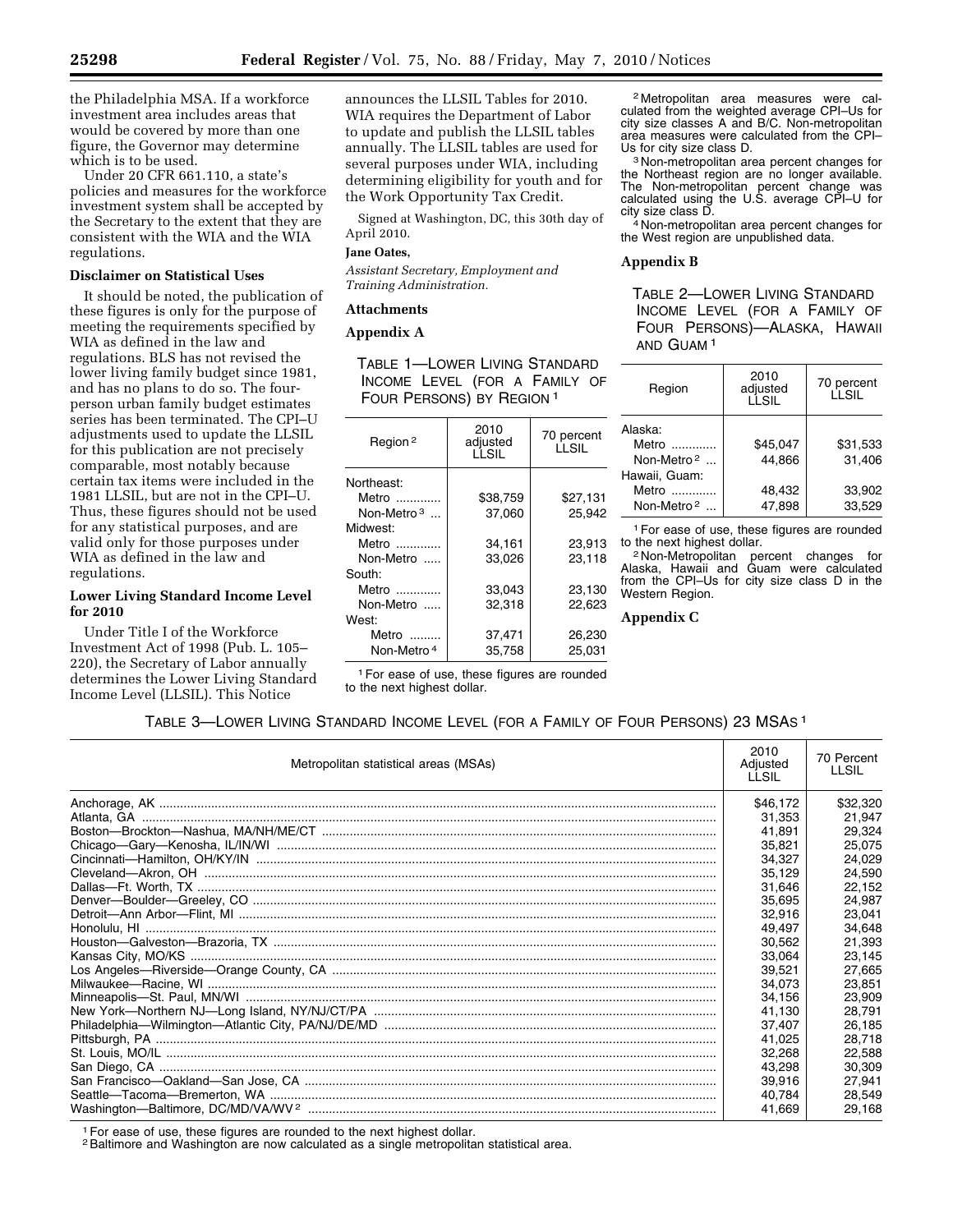#### **Appendix D**

#### **Table 4—Seventy Percent of Updated 2010 Lower Living Standard Income Level (LLSIL), by Family Size**

To use the seventy percent LLSIL value, where it is stipulated for WIA programs, begin by locating the region or metropolitan area where they reside. These are listed in Tables 1, 2 and 3. After locating the appropriate region or metropolitan statistical area, find the seventy percent LLSIL amount for that location. The seventy percent LLSIL figures are listed in the last column to the right on each of the three tables. These

figures apply to a family of four. Larger and smaller family eligibility is based on a percentage of the family of four. To determine eligibility for other size families consult Table 4 and the instructions below.

To use Table 4, locate the seventy percent LLSIL value that applies to the individual's region or metropolitan area from Tables 1, 2 or 3. Find the same number in the ''family of four'' column of Table 4. Move left or right across that row to the size that corresponds to the individual's family unit. That figure is the maximum household income the individual is permitted in order to qualify as economically disadvantaged under WIA.

Where the HHS poverty level for a particular family size is greater than the corresponding LLSIL figure, the LLSIL figure appears in a shaded block. Individuals from these size families may consult the 2009 HHS poverty guidelines found in the **Federal Register**, Vol. 74, No. 14, January 23, 2009, pp. 4199–4201 (on the Internet at *http:// aspe.hhs.gov/poverty/09fedreg.htm*) to find the higher eligibility standard. Individuals from Alaska and Hawaii should consult the HHS guidelines for the generally higher poverty levels that apply in their states.

| Family<br>of one | Family<br>of two | Family<br>of three | Family<br>of four | Family<br>of five | Family<br>of six |
|------------------|------------------|--------------------|-------------------|-------------------|------------------|
| 7,708            | 12,628           | 17,332             | 21,393            | 25,248            | 29,527           |
| 7,902            | 12,951           | 17,784             | 21,947            | 25,901            | 30,289           |
| 7,980            | 13,077           | 17,949             | 22,152            | 26,146            | 30,575           |
| 8,138            | 13,332           | 18,299             | 22,588            | 26,657            | 31,172           |
| 8,151            | 13,353           | 18,326             | 22,623            | 26,697            | 31,222           |
| 8,298            | 13,595           | 18,667             | 23,041            | 27,190            | 31,796           |
| 8,329            | 13,644           | 18,730             | 23,118            | 27,287            | 31,910           |
| 8,331            | 13,650           | 18,736             | 23,130            | 27,299            | 31,928           |
| 8,331            | 13,658           | 18,753             | 23,145            | 27,314            | 31,944           |
| 8,587            | 14,074           | 19,322             | 23,851            | 28,148            | 32,918           |
| 8,611            | 14,110           | 19,372             | 23,909            | 28,218            | 33,000           |
| 8,609            | 14,112           | 19,370             | 23,913            | 28,217            | 33,006           |
| 8,653            | 14,183           | 19,469             | 24,029            | 28,358            | 33,163           |
| 8,854            | 14,515           | 19,921             | 24,590            | 29,021            | 33,936           |
| 8,999            | 14,747           | 20,245             | 24,987            | 29,486            | 34,486           |
| 9,013            | 14,770           | 20,279             | 25,031            | 29,541            | 34,550           |
| 9,028            | 14,800           | 20,311             | 25,075            | 29,593            | 34,610           |
| 9,342            | 15,312           | 21,020             | 25,942            | 30,617            | 35,801           |
| 9,431            | 15,453           | 21,213             | 26,185            | 30,904            | 36,138           |
| 9,443            | 15,476           | 21,247             | 26,230            | 30,951            | 36,201           |
| 9,771            | 16,014           | 21,978             | 27,131            | 32,020            | 37,444           |
| 9,960            | 16,322           | 22,409             | 27,665            | 32,645            | 38,182           |
| 10.064           | 16,491           | 22,633             | 27,941            | 32,974            | 38,564           |
| 10,284           | 16,846           | 23,128             | 28,549            | 33,692            | 39,400           |
| 10,344           | 16,950           | 23,267             | 28,718            | 33,893            | 39,635           |
| 10.366           | 16,991           | 23,321             | 28,791            | 33,974            | 39,738           |
| 10.505           | 17,216           | 23,631             | 29,168            | 34.425            | 40.261           |
| 10,559           | 17,303           | 23,759             | 29,324            | 34,607            | 40,468           |
| 10,917           | 17,884           | 24,555             | 30,309            | 35,768            | 41,832           |
| 11,311           | 18,530           | 25,442             | 31,406            | 37,062            | 43,341           |
| 11,358           | 18,606           | 25,546             | 31,533            | 37,212            | 43,522           |
| 11,641           | 19,076           | 26,183             | 32,320            | 38,146            | 44,604           |
| 12,074           | 19,787           | 27,161             | 33,529            | 39,565            | 46,271           |
| 12,212           | 20,005           | 27,466             | 33,902            | 40,008            | 46,792           |
| 12,478           | 20,444           | 28,065             | 34,648            | 40,886            | 47,821           |

# **Appendix E**

### **Table 5—Updated 2010 LLSIL (100%), By Family Size**

To use the LLSIL to determine the minimum level for establishing selfsufficiency criteria at the state or local level,

begin by locating the metropolitan area or region from Table 1, 2 or 3. Then locate the appropriate region or metropolitan statistical area and then find the 2010 Adjusted LLSIL amount for that location. These figures apply to a family of four. Locate the corresponding number in the family of four in the column

below. Move left or right across that row to the size that corresponds to the individual's family unit. That figure is the minimum figure States must set for determining whether employment leads to self-sufficiency under WIA programs.

| Family<br>of one | Family<br>of two | Family<br>of three | Family<br>of four | Family<br>of five | Family<br>of six |
|------------------|------------------|--------------------|-------------------|-------------------|------------------|
| \$11,011         | \$18,040         | \$24.760           | \$30,562          | \$36,069          | \$42,182         |
| 11,289           | 18.501           | 25.406             | 31,353            | 37.002            | 43,270           |
| 11,400           | 18.681           | 25,641             | 31,646            | 37,352            | 43,678           |
| 11.625           | 19.045           | 26.142             | 32,268            | 38,081            | 44,531           |
| 11,644           | 19.075           | 26,180             | 32,318            | 38.139            | 44,603           |
| 11,854           | 19.421           | 26,667             | 32,916            | 38,843            | 45,423           |
| 11,899           | 19.491           | 26.757             | 33,026            | 38,981            | 45,586           |
| 11,901           | 19.500           | 26,765             | 33,043            | 38,999            | 45,611           |